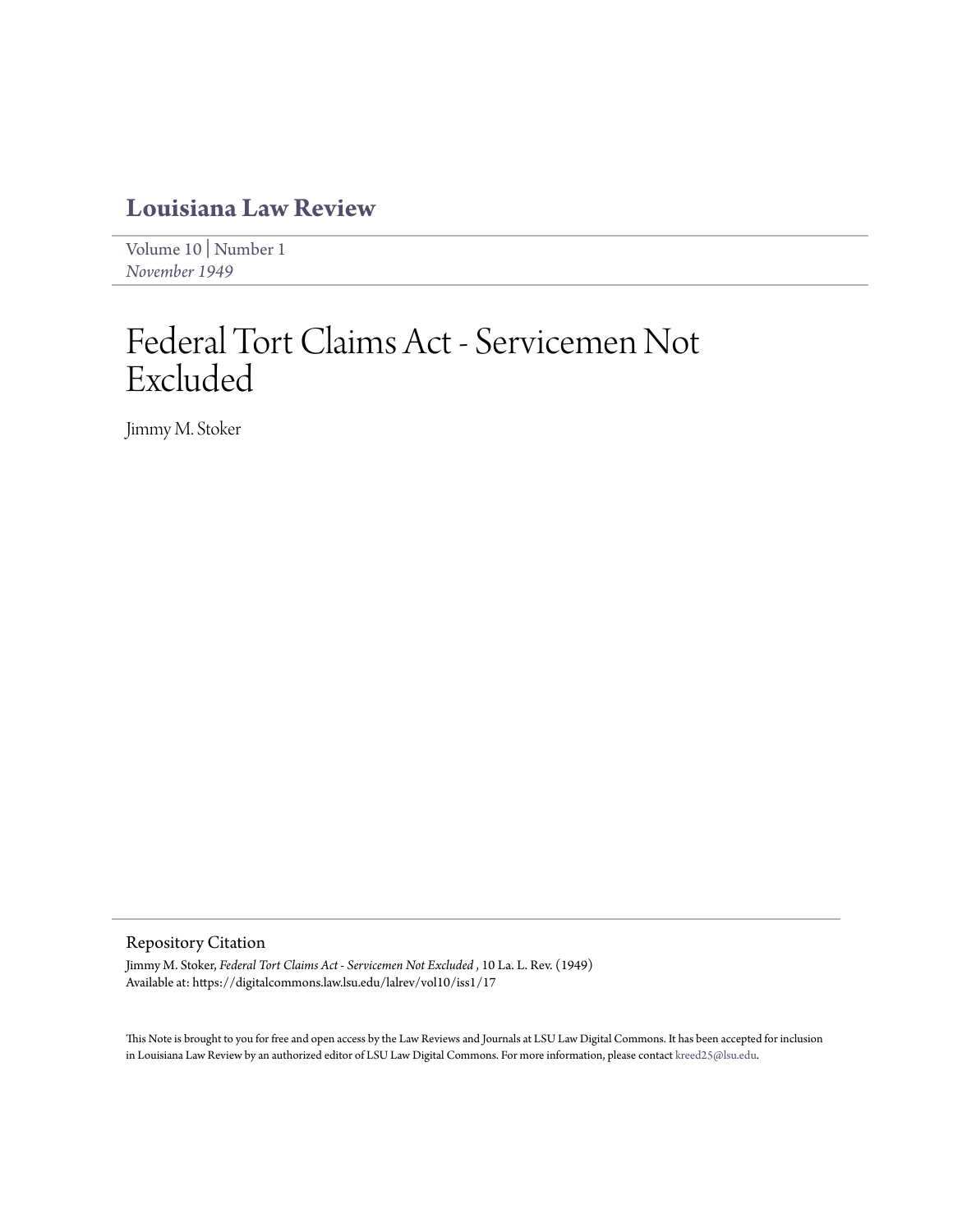FEDERAL TORT CLAIMS ACT-SERVICEMEN NOT EXCLUDED-Two army enlisted men on furlough were riding with a civilian in a privately owned automobile on a public highway when the vehicle was struck by a United States Army truck negligently driven by an employee of the United States Government. The soldiers and civilian brought suit under the Federal Tort Claims Act." Relying on *Jefferson v. United States,2* the court of appeals,3 by a two to one decision, denied the claims of the soldiers, but granted recovery to the civilian. Certiorari was granted in order that the United States Supreme Court might rule upon whether the Federal Tort Claims Act should be interpreted to include claims by members of the armed forces for torts not service connected. *Held,* a member of the armed forces can recover under the Federal Tort Claims Act for non-service connected injuries caused by the negligent conduct of a government employee. *Brooks v. United States,* 69 S.Ct. 918 (U.S. 1949).

The Federal Tort Claims Act was enacted as Title IV of the Legislative Reorganization Act of 1946. The purpose of this act was "To provide for increased efficiency in the legislative branch of the government." The title dealing with tort claims was designed to promote efficiency in government by eliminating the many private bills introduced in Congess each year to authorize the granting of relief for tortious acts of government employees and agents. The act thus waived the sovereign immunity of the United States from torts suits and even went so far as to forbid the introduction of private bills authorizing claims falling within the ambit of the  $act<sup>4</sup>$  Jurisdiction is conferred on the United States district courts and liability is to be tested "in accordance with the law of the place where the act or omission occurred."5

**4. 60 Stat. 831, Legislative Reorganization Act of 1946, § 131.**

**5. The Legislative Reorganization Act of 1946, § 410(a) reads as follows: "Sec. 410. (a) Subject to the provisions of this title, the United States district court for the district wherein the plaintiff is resident or wherein the act or omission complained of occurred, Including the United States district courts for the Territories and possessions of the United States, sitting without a jury, shall have exclusive jurisdiction to hear, determine, and render judgment on any claim against the United States, for money only, accruing on and after January 1, 1945, on account of damage to or loss of property or on account of personal injury or death caused by the negligent or wrongful act or omission of any employee of the Government**

**[941**

**<sup>1. 60</sup>** Stat. **842 (1946), 28 U.S.C.** § **921, now** 28 **U.S.C. § 2671(1948).**

**<sup>2. 77</sup> F. Supp. 706 (App. D.C. 1948). 3. United States v. Brooks, 169 F.(2d) 840 (C.C.A. 4th, 1948).**